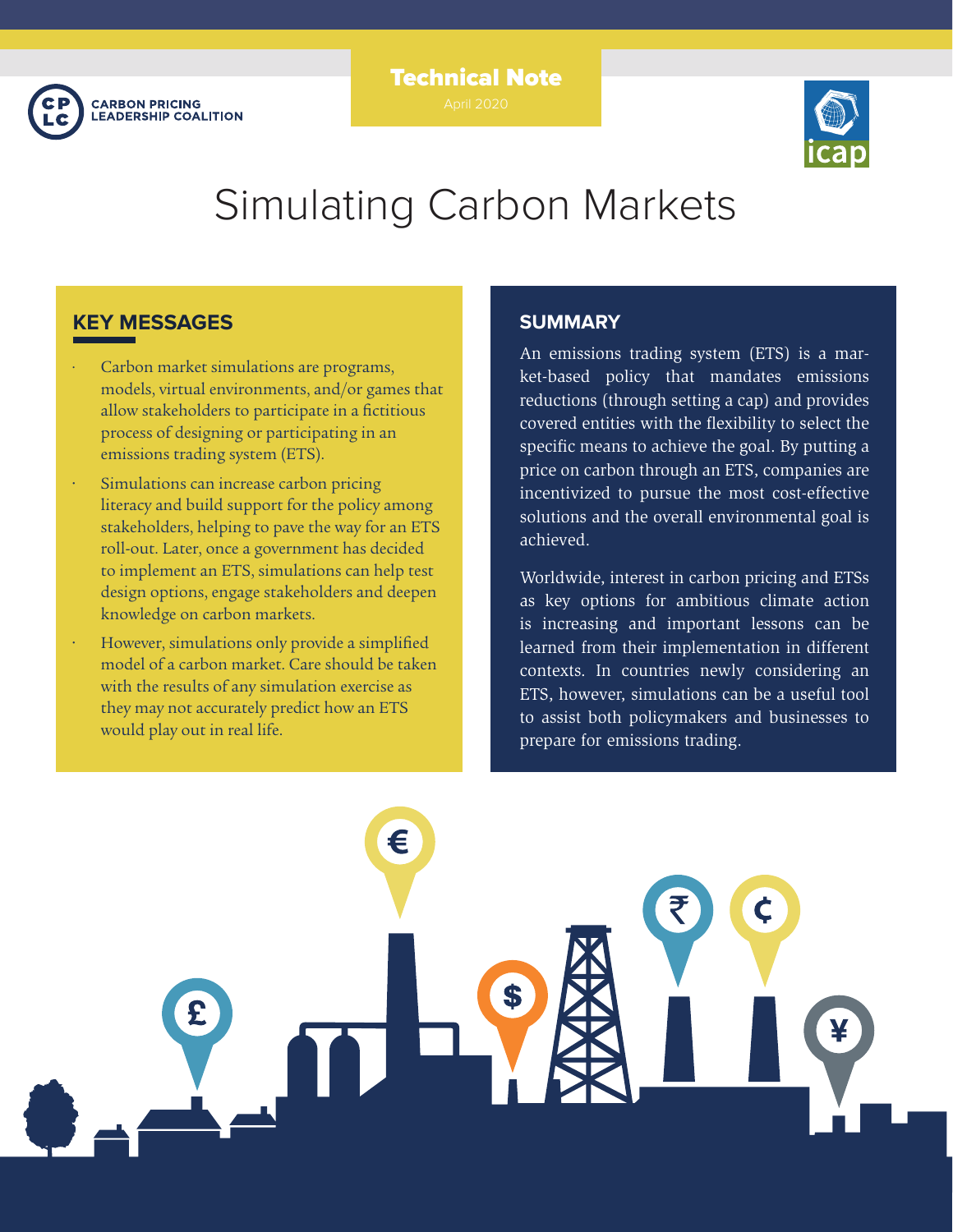## **WHAT IS A CARBON MARKET SIMULATION?**

Carbon market simulations are programs, models, virtual environments, and/or games that allow **stakeholders to participate in a simulated process of designing or participating in an ETS.** They are a low-cost and low-risk option of building capacity for both policymakers and regulated companies. The experiential learning processes these tools enable serves to increase ETS literacy, helps build support for ETS as a policy option, and illustrates how policy outcomes are a function of design. Importantly, ETS simulations can provide an opportunity for different stakeholders to build relationships, mutual understanding and trust, all of which are key prerequisites for working together on policy design and implementation. Finally, these tools provide stakeholders with a safe and risk-free opportunity to try out new ideas, make mistakes, and to learn lessons which can serve to speed the adoption of effective ETSs.

Simulations synthesize years of learning into one interactive experience that teaches the principles of emissions trading, demystifies how to develop and implement a carbon portfolio management strategy, and demonstrates that results are driven by design. Highly recommended for advocates, industry practitioners, and policymakers.

*- Dan Dudek, Vice President, Asia, Environmental Defense Fund*

## **WHAT SORT OF SIMULATION TOOLS ARE AVAILABLE?**

There are a number of simulation tools that are available for use by ETS advocates. These differ based on their users, objectives and the extent to which they are technology-supported or not:

**• Users** – Some simulation tools are primarily focused on a particular user – e.g., regulated industries, ETS

administrators or climate negotiators, while others target multiple ETS stakeholders.

- **• Training Objective** Some tools are intended to provide training in the principles of carbon portfolio management. Others are intended to simulate the challenges associated with the task of negotiating an effective ETS policy that considers the interests of diverse stakeholders.
- **• Platform** Simulation tools may or may not be computer-assisted.

In terms of substance, ETS simulations have either focused on policy design or trading dynamics in a carbon market:

- **• Policy design:** Based on fictitious country information, participants are given various stakeholder roles to simulate parts of the ETS design process, such as deciding on the cap.
- **• Trading:** Key elements of an ETS are simulated and companies are given fictitious information and economic resources in order to comply with the virtual ETS regulations. All interactions and trades take place in a virtual marketplace.

### ETS simulation programs have been developed by:

- Environmental Defense Fund CarbonSim
- International Carbon Action Partnership - Carbono
- Motu Economic and Public Policy Research in New Zealand – Emissions trading

ETS simulations have taken place in over 20 countries and several states and provinces across six continents.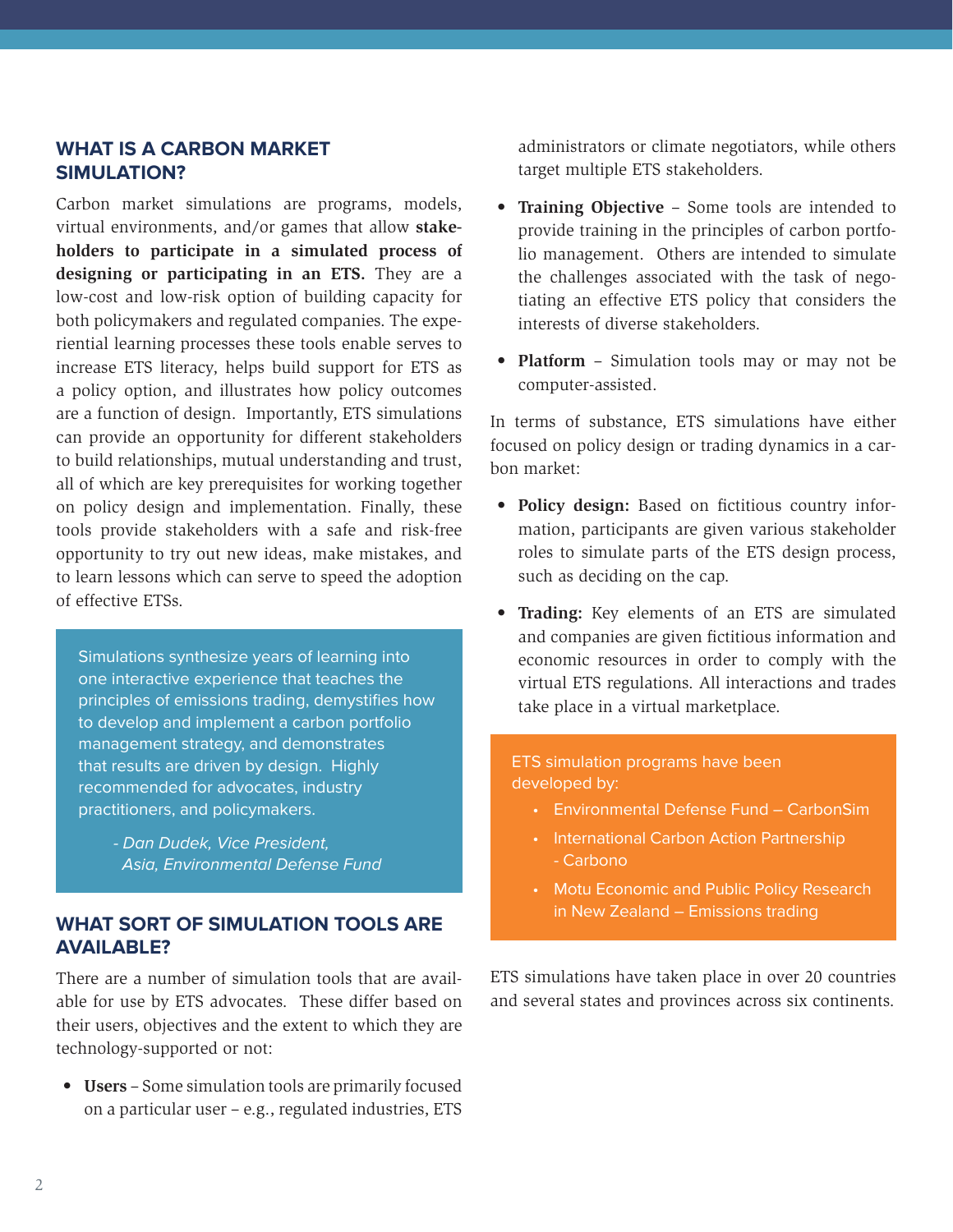## **WHY USE CARBON MARKET SIMULATIONS?**

Before the EU started with its ETS, there was little familiarity with the real-life functioning of a carbon market. Simulation exercises turned out to be a most useful capacity building tool that allowed key players in the administration and in the industry to get used to emissions trading. Simulations allowed for the testing of different ETS design options and for developing trading strategies by companies. The interactive nature of the tool helped stakeholder engagement and policy design.

*- Jos Delbeke, Professor, European University Institute and former Director General, DG-Clima, European Commission*

Depending on their design and participants, simulations can serve several objectives, including:

**1. Learning and capacity building:** At the start of an ETS development process, key stakeholders – including government officials, regulated entities and civil society stakeholders – may have limited practical experience with markets. Significant work may be required to explain how carbon markets work, as well as how they can be designed to meet the needs of business and society. Simulations can be one tool to help build knowledge and expertise on emissions trading.

#### Simulations can help:

- Learning and capacity building
- Design testing
- Engagement and outreach
- Building trust and mutual understanding

While any stakeholder can take part in ETS simulations, past exercises have focused on building capacity for policymakers, companies and the financial sector:

• By participating in a carbon market simulation, government officials can understand **how an ETS functions and the steps involved in the design process.** Simulations can also give policymakers some exposure to typical **stakeholder concerns** or interests, as well as highlighting **trade-offs** involved in the design process.

The Santiago carbon market exercises were excellent. Participants holding a range of views were able to collaborate and participate in an experiential learning process that demonstrated how emissions markets work and can be designed to serve the interests of diverse stakeholders.

- *Juan Pedro Searle Solar, Head of Climate Change Unit in the Ministry of Energy of Chile*
- Companies can gain an initial understanding how an ETS would affect them, as well as how to **comply with future regulation.** They can start to learn how to **factor a carbon price into their business strategy.** Simulations may encourage companies to begin thinking about when to invest in emissions reductions, as well as a broader awareness of the

need to develop mitigation and trading strategies. Simulations can also flag the **importance of involving other d e p a r t m e n t s ,**  such as planning, procurement and legal, in developing smart carbon management decisions.

\$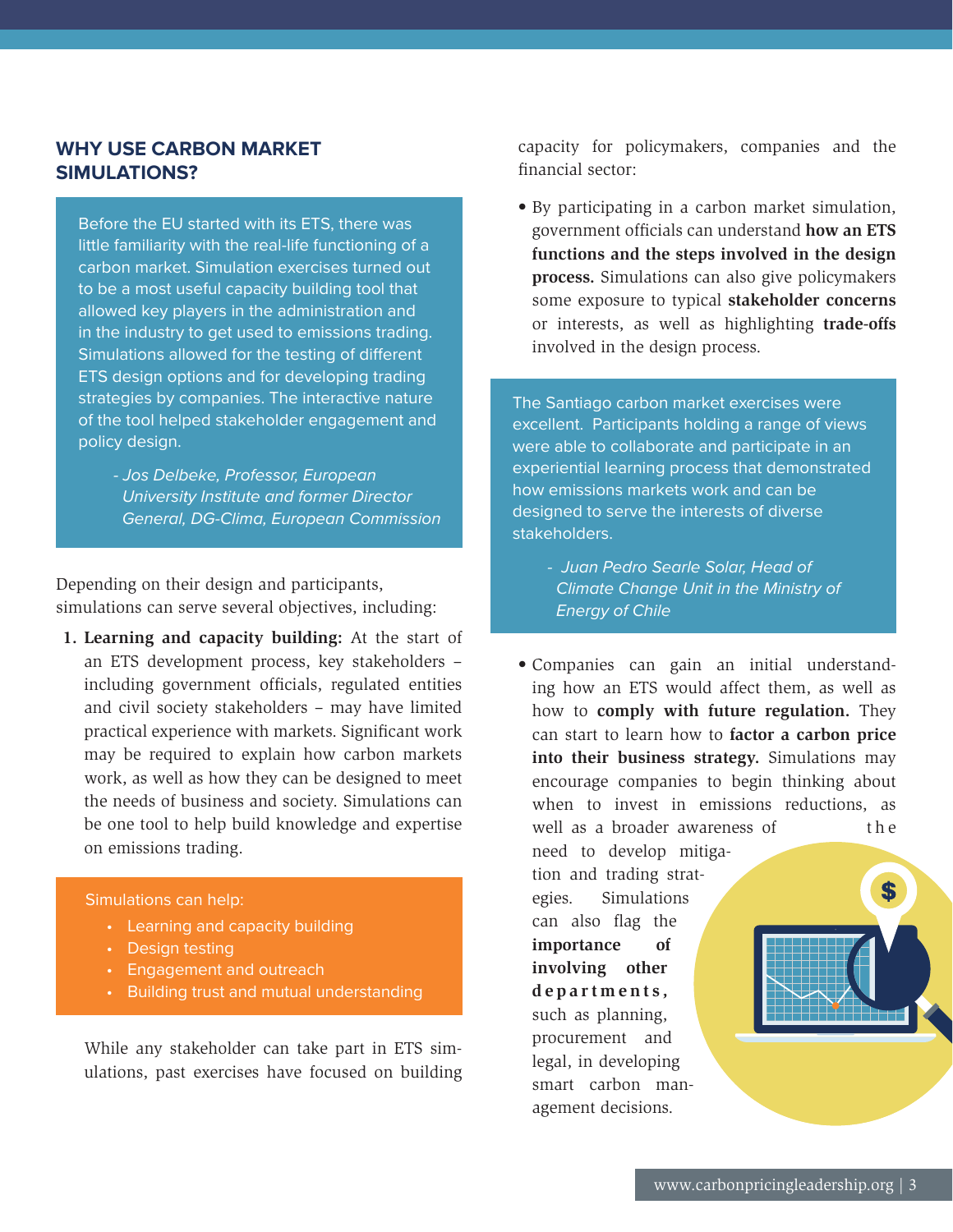- If the ETS will be open to other actors **in the financial sector,** like traders and investment banks, their involvement in simulations can help familiarize them with the system, as well as potential financial products and they role they can play in the carbon market.
- **2. Engagement and outreach:** Carbon markets can initially come across as a complex economic instrument and there may also be some misconceptions about an ETS. Giving stakeholders a hands-on experience with emissions trading can **help build support** for a carbon market both within the government and amongst the private sector. An online simulation tool can also make the "ETS experience" more easily accessible.
- **3. Building trust and mutual understanding: ETS design and implementation require** coordination and collaboration across government departments and different stakeholder groups. Simulations can be a powerful tool for **bringing together representatives** from different institutions to **interact in a safe and relaxed setting.** Going through a fictitious policy design process may help with clarifying the arguments underlying certain positions and with **building a common understanding** of key policy options, their benefits and draw backs. The personal relationships and trust created through this experience may be beneficial in the next steps of the process.
- **4. Design testing:** ETSs can be designed in different ways to fit different jurisdictional contexts and socio-economic circumstances. Simulations can help test out the **effects of different design decisions,** including allocation and offset decisions, to better address key policy priorities, amplify co-benefits and minimize the risk of any undesired outcomes. By testing these options at an early stage, stakeholders can **understand some of the potential**  impacts of the program and the trade-offs involved

in its design. If conducted at an early stage, they may also help inform policymakers' decisions on appropriate design features.

Simulations can be run by governments to meet these objectives but can also be organized by the private sector either to advocate for an ETS or in anticipation of one. What kind of simulation tool is used will depend on the audience, objectives and resources of the government and/or companies. Simulations can run over the course of a day or last several weeks or months. When designing or choosing a simulation, it is important to be clear which of the above objectives should be prioritized as this has implications for the set-up and selection of participants.

## **WHAT ARE THE LIMITATIONS OF SIMULATIONS?**

There are limitations of simulations (see table 1 for a comparison of simulated vs. real-life carbon trading). Some relate to their design -- others as to how simulations can or should be used.

"It's important for those of us working on carbon markets to have sense of how they work on trading desks."

*- Jackson Ewing, Senior Fellow, Nicholas Institute for Environmental Policy Solutions at Duke University*

Though powerful, ETS simulations have limits as they:

- Are imperfect, simplified models of real life
- Cannot accurately reflect the impact of non-ETS drivers
- Should not be used simultaneously to train participants and predict how an ETS will play out in real life.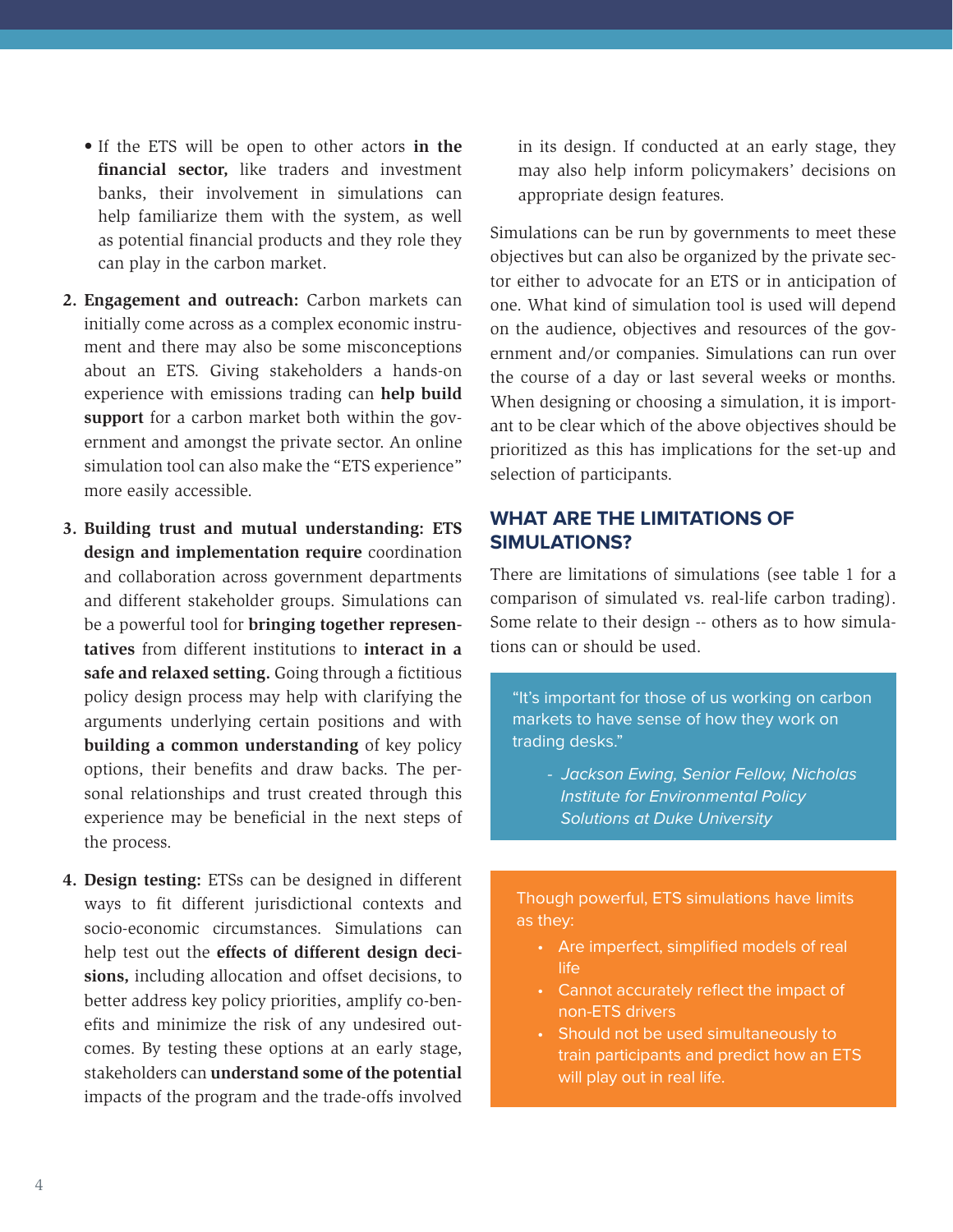## **Table 1: Differences between simulation and real world ETS participants**

#### **Participating in Carbon Trading Simulations vs a Real World ETS**

|                           | <b>Simulation</b>                                                                                                                                                                 | <b>Real World</b>                                                                                                                                                                                                                                           |
|---------------------------|-----------------------------------------------------------------------------------------------------------------------------------------------------------------------------------|-------------------------------------------------------------------------------------------------------------------------------------------------------------------------------------------------------------------------------------------------------------|
| <b>Prior training</b>     | Likely little                                                                                                                                                                     | Extensive                                                                                                                                                                                                                                                   |
| <b>Oversight</b>          | Only within the confines of the game                                                                                                                                              | Extensive – internal auditors and external<br>inspectors                                                                                                                                                                                                    |
| <b>Motivation</b>         | To learn and win                                                                                                                                                                  | Avoid noncompliance<br>Meet corporate climate targets                                                                                                                                                                                                       |
| <b>Consequences</b>       | Negligible:<br>High performers may win<br>$\bullet$<br>accolades from peers and possibly<br>a modest prize<br>Poor performers get to learn from<br>$\bullet$<br>their experiences | Extensive and consequential:<br>High performers may get to keep their<br>$\bullet$<br>jobs, secure a bonus.<br>Weak performers may receive/be<br>$\bullet$<br>responsible for: criticism by boss,<br>company fines, job loss(es), company<br>shutdown, jail |
| <b>Non-carbon drivers</b> | Weak influence, if any                                                                                                                                                            | Extensive and consequential                                                                                                                                                                                                                                 |

Simulations provide a **simplified model** of an actual ETS. As such, care should be taken with the results of a simulation exercise as this may not accurately predict how an ETS would play out in real life. Without incurring great expense, it will be challenging to use the simulation to accurately replicate real-world conditions.

Simulations **cut down the number of factors participants face** compared to a real world ETS. This not only includes a simplified ETS design, but in real life, other factors - including those associated with electricity dispatch restrictions (and prices), labor costs and alternative fuel availability - will likely play a bigger role than in the simulation. Participants are also free of internal oversight or significant consequences in case they make poor design or compliance choices.

In reality, a carbon portfolio manager's job will be far more complex than a simulation participant.

For all these reasons, as compared to their real-world counterparts, simulation participants may tend to take outsized risks and/or

engage in what may be considered, in real life, fiscally imprudent behavior. As such, researchers should be extremely cautious when using simulation results to derive policy implications.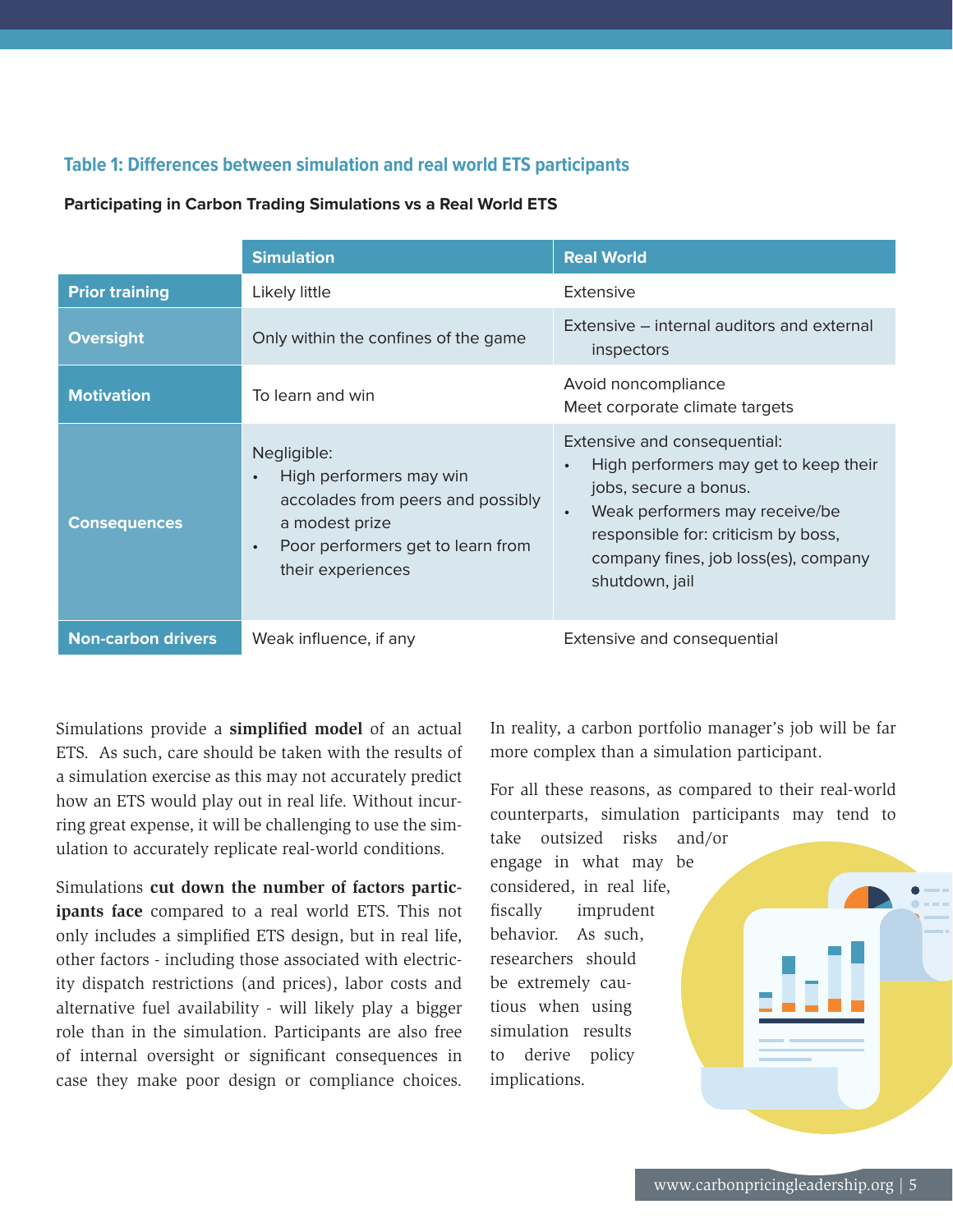## **HOW CAN SIMULATION TOOLS BE MORE EFFECTIVE?**

This carbon market simulation tool provides the private sector with a practical way to understand the component parts and dynamics of a carbon market. It underscores the importance of ETS design and why it is critical to participate in the development phase of a carbon market.

*- Carolina Rodriguez Gonzalez, Environmental Coordinator, LafargeHolcim*

There are several opportunities to enhance the impact of carbon market simulations.

#### Tips on using simulations:

- Run simulations early in the policy process
- Use repeatedly or over a longer period
- Integrate them in the broader engagement process
- Encourage broad participation
- Encourage cross-organizational participation
- Involve independent experts
- Consider and heed lessons learned from evious simulations
- Add information to make the simulation more alistic
- Run simulations in controlled settings
- Collaborate with trade associations

**Run simulations early in the policy process.** At the very early stages of an ETS development process, policymakers and stakeholders alike can benefit significantly from participating in simulations. Doing so will increase ETS literacy, engage a broader set of stakeholders in policy conversations, and provide participants with an opportunity to gain first-hand knowledge about the mechanics of carbon markets. It can

also help them understand the differences between an ETS and other climate policies like a carbon tax or command and control regulations. This sort of experience may also serve to dispel pre-conceived notions about an ETS and convey the idea that an ETS can be a cost-efficient way to reduce emissions. A clear understanding of emissions trading can also help build support for the policy.

**Use repeatedly or over a longer period.** Multiple simulations or simulations that run for longer periods encourage participants to get comfortable with emissions trading. They can try out different strategies in a continual learning process.

**Integrate simulations in a broader engagement process.** Policymakers may want to deliberately integrate simulations as an element of their stakeholder outreach and discussions. As simulation participants understand and engage more with the ETS, holding simulations in tandem with stakeholder discussions can improve the quality and level of the latter.

**Encourage broad participation.** In a simulation, different stakeholders – e.g., regulated industries, politicians, and NGOs -- can find themselves as teammates. And simulations can be structured to allow participants to assume roles other than those that they hold in real life -- e.g., regulators can assume the role of companies. This serves to lessen barriers that might normally divide stakeholders, build understanding for opposing viewpoints, and, in turn, contribute to richer and more meaningful discussions.

An ETS simulation can change people's attitude from "ETS is a burden for business" to "Business can make a profit from this system if they make a right decision, mitigate first and sell later".

*- Sumon Sumetchoengprachya, Director,*  Carbon Business Office, Thailand  *Greenhouse Gas Management Organization*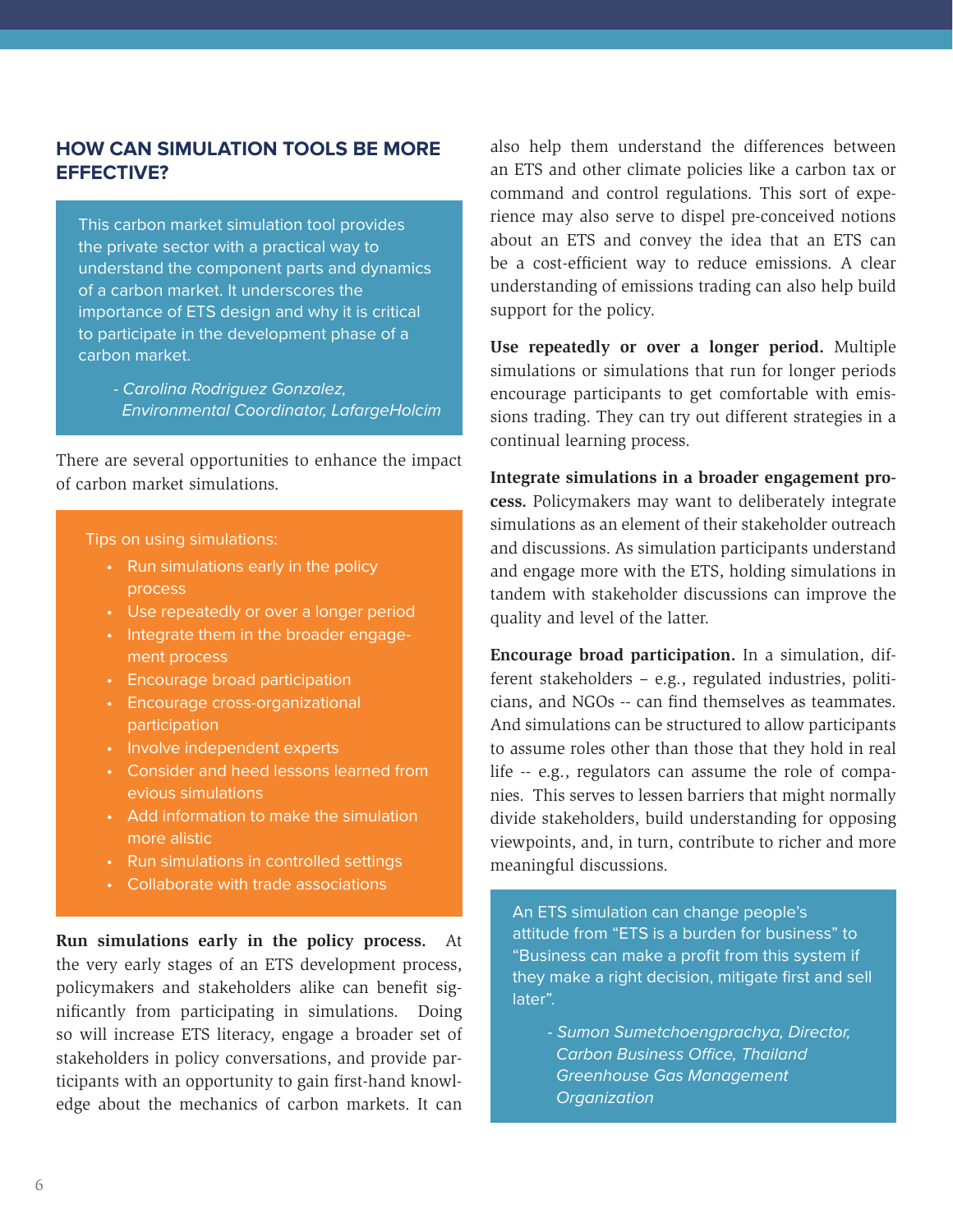**Encourage cross-organizational participation.** For regulated companies, given an ETS will affect many departments – from legal to procurement, production and trading – efforts should be made to include representatives from all relevant departments. By involving all relevant parties at an early stage, this ensures companies are better prepared for the realities of emissions trading.

**Involve independent experts.** Involving external experts, such as representatives from universities or research institutes, in the design and running of a simulation lets policymakers and businesses leverage existing expertise, particularly when it involves technical topics. Given their independence from the policy development process, it can help build trust in and legitimize the simulation exercise.

**Consider and heed lessons learned from existing ETSs and previous simulations.** Where relevant, incorporating best practices and lessons learned from ETSs that are already in operation can help create a more effective simulation experience. Equally, before developing new tools, consider using or building upon the exercises and tools that have been run and developed previously. These have already generated significant lessons that organizers of future exercises can build on.

**Add information to make simulations more realistic.** Adding design features or inputting data that reflects the latest information and/or local environment can help make simulations more realistic and accessible.

Depending on the design of the ETS and objectives of the simulation, such additional information could include:

- The impact of the co-benefits of emissions trading;
- Other climate, energy or fiscal policies;
- A comparison with a carbon tax;
- International markets like aviation or linking to other regions;
- Risk-hedging instruments like future trades; and
- Broader participation than just regulated companies to allow for more liquidity and speculation in the market.

**Run simulations in controlled settings.** If conducted in a controlled fashion, simulations can yield results that will also be useful for policymakers. Knowing how participants react when faced with different market designs and circumstances can help policymakers promote or guard against certain behavior. While some efforts have been made in this area<sup> $1, 2$ </sup> a greater investment could yield more useful results.

**Collaborate with professional trade associations.** Industrial emitters which are (or could be) subject to an ETS may be more inclined to participate in simulations if they are invited to do so by their respective trade associations.

<sup>1.</sup> University of Virginia – PEAR Project Team. "Investigation of the Effects of Emission Market Design on the Market-Based Compliance Mechanism of the California Cap on Greenhouse Gas Emissions". February 12, 2013.

<sup>2.</sup> See MexiCO2 and EDF. "Ejercicio de Simulación del Mercado de Carbono en México Reporte de resultados de la tercera simulación".